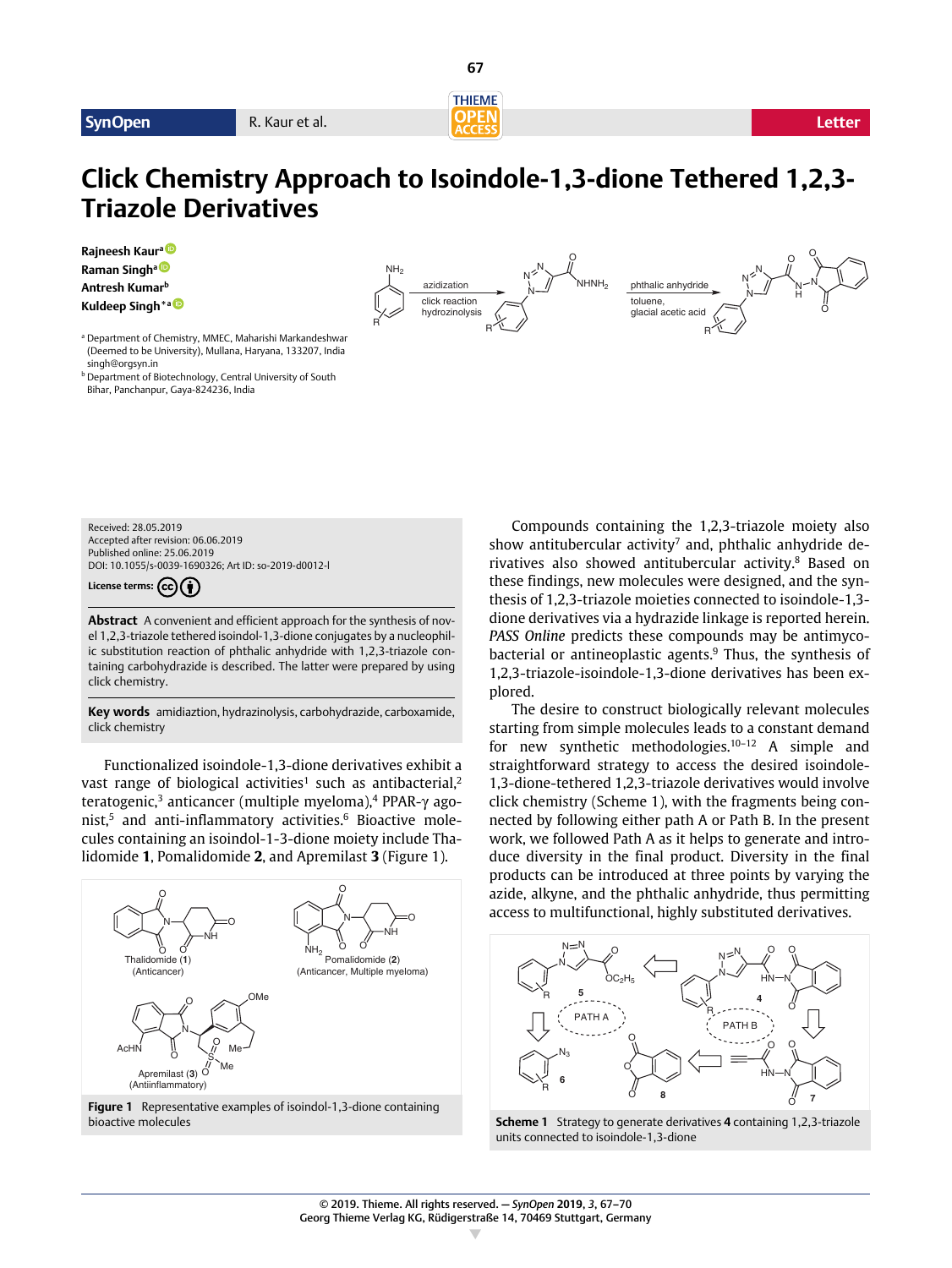|                |                | <b>THIEME</b>   |        |
|----------------|----------------|-----------------|--------|
| <b>SynOpen</b> | R. Kaur et al. | DDENN<br>ACCESS | Letter |
|                |                |                 |        |

**68**

To start with, aromatic amines **9** were converted into the corresponding azides **6** via reaction of their respective diazonium salt with sodium azide by following reported procedures (Scheme 2).13,14 The azides were used without further purification and were subjected to 1,3-dipolar cycloaddition<sup>15</sup> with a ethyl propynoate **10** using  $Cu(OAc)_{2}/so$ dium ascorbate (10 mol% and 20 mol%, respectively) in H2O/*t*-BuOH (1:1) to yield the corresponding cycloaddition products **5** in good to excellent yields (Scheme 2).16 These compounds were fully characterized by 1H and 13C NMR spectroscopy. For instance, compound **5a** showed eleven resonances in its 13C NMR spectrum and, in its 1H NMR spectrum, a resonance at  $\delta$  = 9.62 ppm could be assigned to the C-5 proton of the triazole.



**Scheme 2** Preparation of triazole ester **5a**–**d**: *Reagents and conditions*: (a) HCl/H<sub>2</sub>O (1:1), sodium azide, sodium acetate, sodium nitrite, 0-5 °C; (b) *t*-BuOH/H<sub>2</sub>O (1:1), ethyl propynoate, copper acetate, sodium ascorbate.

Next, hydrazides **11** were prepared by reacting carboxylate derivatives **5** with hydrazine hydrate in ethanol at reflux (Scheme 3).<sup>17</sup> The absence of resonances at  $\delta$  = 61.6 and 14.3 ppm in the 13C NMR spectra of hydrazides **11** supported their formation. The 1H NMR spectra of hydrazides **11a**– **d** still exhibited the characteristic resonance due to the C-5 proton of the triazole moiety, but the ethyl ester resonances had been replaced by NH and NH<sub>2</sub> resonances at  $\delta$  = 9.91 (bs, 1H) and 4.53 ppm (bs, 2H).



After synthesizing 1,2,3-triazole carbohydrazides **11**, preparation of isoindole-1,3-dione derivatives **4** was performed (Scheme 4). 1,2,3-Triazole carbohydrazides **11** were treated with the phthalic anhydride **8** under a range of reaction conditions; the results are summarized in Table 1. These studies revealed that a catalytic amount of glacial acetic acid is required for complete amidation. Reactions without glacial acetic acid were slower and lower yielding. This sluggishness is presumably due to the lower nucleophilicity of the  $NH<sub>2</sub>$  group attached to a 1,2,3-triazole compared with aliphatic and aromatic amines.

**Table 1** Reaction Conditions for Amidation Reaction

| Solvent     | Additive                  | Conditions | (h)            | Time Yield (%) |
|-------------|---------------------------|------------|----------------|----------------|
| <b>DMF</b>  |                           | reflux     | 24             | no reaction    |
| <b>DMSO</b> |                           | reflux     | 24             | no reaction    |
| <b>THF</b>  |                           | reflux     | 24             | no reaction    |
| toluene     |                           | reflux     | 24             | 20             |
| <b>DMF</b>  | qlacial AcOH (0.004 mmol) | reflux     | 24             | no reaction    |
| <b>DMSO</b> | qlacial AcOH (0.004 mmol) | reflux     | 24             | no reaction    |
| <b>THF</b>  | qlacial AcOH (0.004 mmol) | reflux     | 24             | no reaction    |
| toluene     | qlacial AcOH (0.004 mmol) | reflux     | $\overline{2}$ | 63-79          |

Thus, the reaction of compounds **11** with phthalic anhydride in toluene using a catalytic amount of glacial acetic acid at 110 °C to afford isoindole-1,3-dione derivatives **4** was found to be optimal (Scheme 4).<sup>18</sup> All compounds were fully characterized spectroscopically.



**Scheme 4** Preparation of triazole carboxamide **4a**–**d**. *Reagents and conditions*: (a) ethanol, reflux (b) Glacial acetic acid, toluene.

Table 2 summarizes the yields of the various compounds synthesized. The infrared spectra of carboxylates **5** exhibited a characteristic peak for an ester carbonyl group; whereas there was a sharp decrease in the IR frequency for the carbohydrazide carbonyl group in **11** due to the amide linkage.

**Table 2** Melting Points of Compounds **5**, **11**, and **4**

| Substituent R | Melting point $(^{\circ}C)$ |                   |                   |  |  |
|---------------|-----------------------------|-------------------|-------------------|--|--|
|               | 5                           | 11                | 4                 |  |  |
| O-Me          | oil                         | $80 - 82$         | 256-258 (decomp.) |  |  |
| $O-NO2$       | 78–80                       | 136-138           | 276-275 (decomp.) |  |  |
| $p-NO2$       | 166-168                     | 260-262 (decomp.) | 296-298 (decomp.) |  |  |
| $m-NO2$       | 110-112                     | 182-184           | 258-260 (decomp.) |  |  |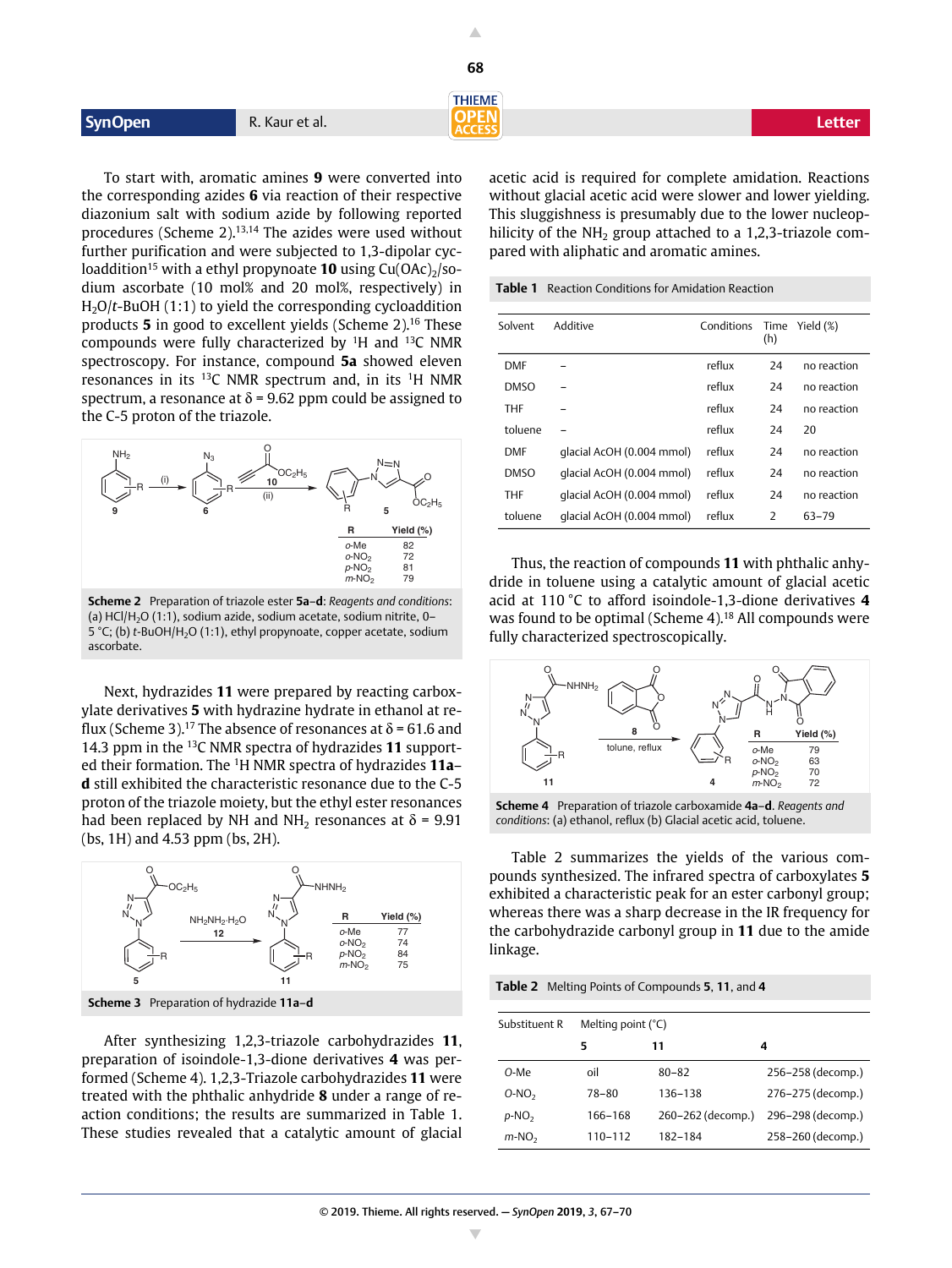**THIEME** 

**Syn Open** R. Kaur et al. **Letter R. Kaur et al. Letter R. Kaur et al. 2007 (2008)** 

These molecules were subjected to in vitro antibacterial activity against *Mycobacterium smegmatis* and were found to be inactive.<sup>19</sup>

In conclusion, a methodology to prepare triazole-isoindole-1,3-dione derivatives is described. The methodology tolerates various functional groups and provides a way to introduce three points of diversity into the core skeleton. The molecules were designed to be active against tuberculosis; however, the experimental results did not show the predicted activity.

# **Funding Information**

Science and Engineering Research Board, New Delhi (Grant / Award Number: CS-017/2014). R.K. thanks SERB New Delhi for a Fellowship.

## **Acknowledgment**

We wish to thank the SAIF Panjab University, Chandigarh for help in spectroscopic measurements.

# **References**

- (1) Speck, K.; Magauer, T. *Beilstein J. Org. Chem.* **2013**, *78*, 2048.
- (2) Hassanzadeh, F.; Jafari, E. *J. Res. Med. Sci.* **2018**, *23*, 53.
- (3) Fraga, L. R.; Diamond, A. J.; Vargesson, N. *eLS*; John Wiley & Sons, Ltd: Chichester, UK, **2016**, DOI 10.1002/9780470015902.a0026052.
- (4) Lentzsch, S.; Rogers, M. S.; LeBlanc, R.; Birsner, A. E.; Shah, J. H.; Treston, A. M.; Anderson, K. C.; D'Amato, R. *J. Cancer Res.* **2002**, *62*, 2300.
- (5) Eom, S. H.; Liu, S.; Su, M.; Noh, T. H.; Hong, J.; Kim, N. D.; Chung, H. Y.; Yang, M. H.; Jung, J. H. *Mar. Drugs* **2016**, *14*, 112.
- (6) Raghupathy, R.; Billett, H. *Cardiovasc. Hematol. Disord.: Drug Targets* **2009**, *9*, 1.
- (7) (a) Shaikh, M. H.; Subhedar, D. D.; Nawale, L.; Sarkar, D.; Kalam Khan, F. A.; Sangshetti, J. N.; Shingate, B. B. *MedChemComm* **2015**, *6*, 1104. (b) Sajja, Y.; Vanguru, S.; Vulupala, H. R.; Bantu, R.; Yogeswari, P.; Sriram, D.; Nagarapu, L. *Bioorg. Med. Chem. Lett.* **2017**, *27*, 5119.
- (8) Santos, J. L.; Yamasaki, P. R.; Chin, C. M.; Takashi, C. H.; Pavan, F. R.; Leite, C. Q. F. *Bioorg. Med. Chem.* **2009**, *17*, 3795.
- (9) Filimonov, D. A.; Lagunin, A. A.; Gloriozova, T. A.; Rudik, A. V.; Druzhilovskii, D. S.; Pogodin, P. V.; Poroikov, V. V. *Chem. Heterocycl. Compd.* **2014**, *50*, 444.
- (10) Tanwer, N.; Kaur, R.; Rana, D.; Singh, R.; Singh, K. *J. Integr. Sci. Technol.* **2015**, *3*, 39.
- (11) Kotha, S.; Singh, K. *Eur. J. Org. Chem.* **2007**, 5909.
- (12) Kotha, S.; Bansal, D.; Singh, K.; Banerjee, S. *J. Organomet. Chem.* **2011**, *696*, 1856.
- (13) Wallis, J. D.; Dunitz, J. D. *J. Chem. Soc., Chem. Commun.* **1983**, 910.
- (14) Joshi, S. M.; de Cózar, A.; Gómez-Vallejo, V.; Koziorowski, J.; Llop, J.; Cossío, F. P. *Chem. Commun.* **2015**, *51*, 8954.
- (15) Kotha, S.; Goyal, D.; Bitra, A.; Thota, N.; Kruger, G.; Anand, R. *RSC Adv.* **2013**, *3*, 24447.
- (16) **General procedure for the synthesis of carboxylates 5a–d**: To an equimolar solution of azide **6** and alkyne **10** in *t*-BuOH and water (1:1), sodium ascorbate (20 mmol%) and  $Cu(OAc)_{2}$  (10

mmol%) were added. The reaction was stirred at room temperature until completion of reaction (TLC monitoring). The reaction mixture was filtered, extracted with ethyl acetate, dried over sodium sulfate, filtered, concentrated, and, with the exception of **5a**, purified by recrystallization.

**Ethyl 1-(***o***-methylphenyl)-1***H***-1,2,3-triazole-4-carboxylate (5a) (ref. 20):** Yield: 82%; orange oil. <sup>1</sup>H NMR (400 MHz, CDCl<sub>3</sub>):  $\delta$  = 8.28 (s, 1 H), 7.47–7.44 (m, 1 H), 7.40–7.38 (m, 1 H), 7.36– 7.33 (m, 2 H), 4.47 (q, *J* =7.12 Hz, 2 H), 2.22 (s, 3 H), 1.44 (t, *J* = 7.16 Hz, 3 H). <sup>13</sup>C NMR (100 MHz, CDCl<sub>3</sub>):  $\delta$  = 160.8, 140.1, 135.7, 133.7, 131.6, 130.4, 128.9, 127.0, 125.9, 61.5, 17.8, 14.3. FTIR (thin film): 3361, 3311, 1725, 1019 cm–1.

**Ethyl 1-(***o***-nitrophenyl)-1***H***-1,2,3-triazole-4-carboxylate (5b) (ref. 21):** Yield: 72%; orange amorphous solid; mp 78–80 °C. 1H NMR (400 MHz, CDCl<sub>3</sub>):  $\delta$  = 8.43 (s, 1 H), 8.16 (dd, *J* = 8.08, 1.48 Hz, 1 H), 7.88–7.83 (m, 1 H), 7.80–7.76 (m, 1 H), 7.65 (dd, *J* =1.44, 7.8 Hz, 1 H), 4.46 (q, *J* = 7.12 Hz, 2 H), 1.44 (t, *J* = 7.12 Hz, 3 H). <sup>13</sup>C NMR (100 MHz, CDCl<sub>3</sub>):  $\delta$  = 160.2, 144.2, 140.7, 134.2, 131.6, 129.6, 129.3, 128.3, 125.9, 61.7, 14.3. FTIR (thin film): 3125, 1690, 1510, 1342, 1250 cm–1.

**Ethyl 1-(***p***-nitrophenyl)-1***H***-1,2,3-triazole-4-carboxylate (5c) (ref. 22):** Yield: 81%; yellow amorphous solid; mp 166–168 °C. <sup>1</sup>H NMR (400 MHz, DMSO- $d_6$ ):  $\delta$  = 9.61 (s, 1 H), 8.46–8.42 (m, 2 H), 8.35–8.31 (m, 2 H), 4.42 (q, *J* = 7.08 Hz, 2 H), 1.41 (t, *J* = 7.12 Hz, 3 H). <sup>13</sup>C NMR (100 MHz, DMSO- $d_6$ ):  $\delta$  = 159.7, 146.9, 140.4, 140.3, 127.1, 125.1, 120.8, 60.8, 14.0. FTIR (thin film): 3123, 1695, 1505, 1338, 1257 cm–1.

**Ethyl 1-(***m***-nitrophenyl)-1***H***-1,2,3-triazole-4-carboxylate (5d) (ref. 23):** Yield: 79%; yellow amorphous solid; mp 110– 112 °C. <sup>1</sup>H NMR (400 MHz, DMSO- $d_6$ ):  $\delta$  = 9.62 (s, 1 H), 8.90 (t, *J* = 2 Hz, 1 H), 8.48–8.46 (m, 1 H), 8.35–8.33 (m, 1 H), 7.87 (t, *J* = 8.2 Hz, 1 H), 4.42 (q, *J* = 7.12 Hz, 2 H), 1.42 (t, *J* = 7.12 Hz, 3 H). <sup>13</sup>C NMR (100 MHz, DMSO- $d_6$ ):  $\delta$  = 159.8, 148.4, 140.1, 136.7, 131.3, 127.5, 126.2, 123.4, 115.1, 60.7, 14.1. FTIR (thin film): 3378, 3101, 1697, 1516, 1337, 1251 cm–1

- (17) *Amides*; Zabicky, J., Ed.; John Wiley & Sons, Ltd: Chichester, UK, **1970**.
- (18) **General procedure for the synthesis of carbohydrazides 11a– d:** Ester **5** (1.84 mmol) was transferred into a 50 mL flask, and ethanol (10 mL) added. A solution of hydrazine hydrate **12** (80% w/v, 37 mmol) was then added and the mixture was heated to reflux for 30 min at 80 °C. After the completion of the reaction, the solid products were isolated by filtration.

### **1-(***o***-Methylphenyl)-1***H***-1,2,3-triazole-4-carbohydrazide**

**(11a):** Yield: 77%; white amorphous solid; mp 80–82 °C. 1H NMR (400 MHz, CDCl<sub>3</sub>):  $\delta$  = 8.44 (bs, 1 H), 8.28 (s, 1 H), 7.48– 7.44 (m, 1 H), 7.41–7.32 (m, 3 H), 4.13 (bs, 2 H), 2.22 (s, 3 H). 13C NMR (100 MHz, CDCl<sub>3</sub>):  $\delta$  = 160.8, 141.7, 135.8, 133.6, 131.7, 130.4, 127.1, 126.9, 125.9, 17.8. FTIR (thin film): 3326, 3139, 1649, 1260 cm–1.

### **1-(***o***-Nitrophenyl)-1***H***-1,2,3-triazole-4-carbohydrazide**

**(11b):** Yield: 74%; white amorphous solid; mp 136–138 °C. 1H NMR (400 MHz, DMSO- $d_6$ ):  $\delta$  = 9.87 (bs, 1 H), 9.02 (s, 1 H), 8.21– 8.19 (m, 1 H), 7.96–7.92 (m, 1 H), 7.87–7.82 (m, 2 H), 4.47 (bs, 2 H). <sup>13</sup>C NMR (100 MHz, DMSO-d<sub>6</sub>): δ = 158.7, 143.9, 142.3, 134.2, 131.2, 128.9, 127.6, 127.3, 125.4. FTIR (thin film): 3303, 3100, 1666, 1519, 1344 cm–1.

**1-(***p***-Nitrophenyl)-1***H***-1,2,3-triazole-4-carbohydrazide (11c):** Yield: 84%; white amorphous solid; mp 260–262 °C (decomp.). <sup>1</sup>H NMR (400 MHz, DMSO- $d_6$ ):  $\delta$  = 9.90 (bs, 1 H), 9.47 (s, 1 H), 8.46–8.42 (m, 2 H), 8.33–8.28 (m, 2 H), 4.50 (bs, 2 H). 13C NMR (100 MHz, DMSO- $d_6$ ):  $\delta$  = 159.1, 146.9, 143.1, 140.5, 125.3, 124.6, 120.7. FTIR (thin film): 3339, 3103, 1663, 1502, 1346 cm–1.